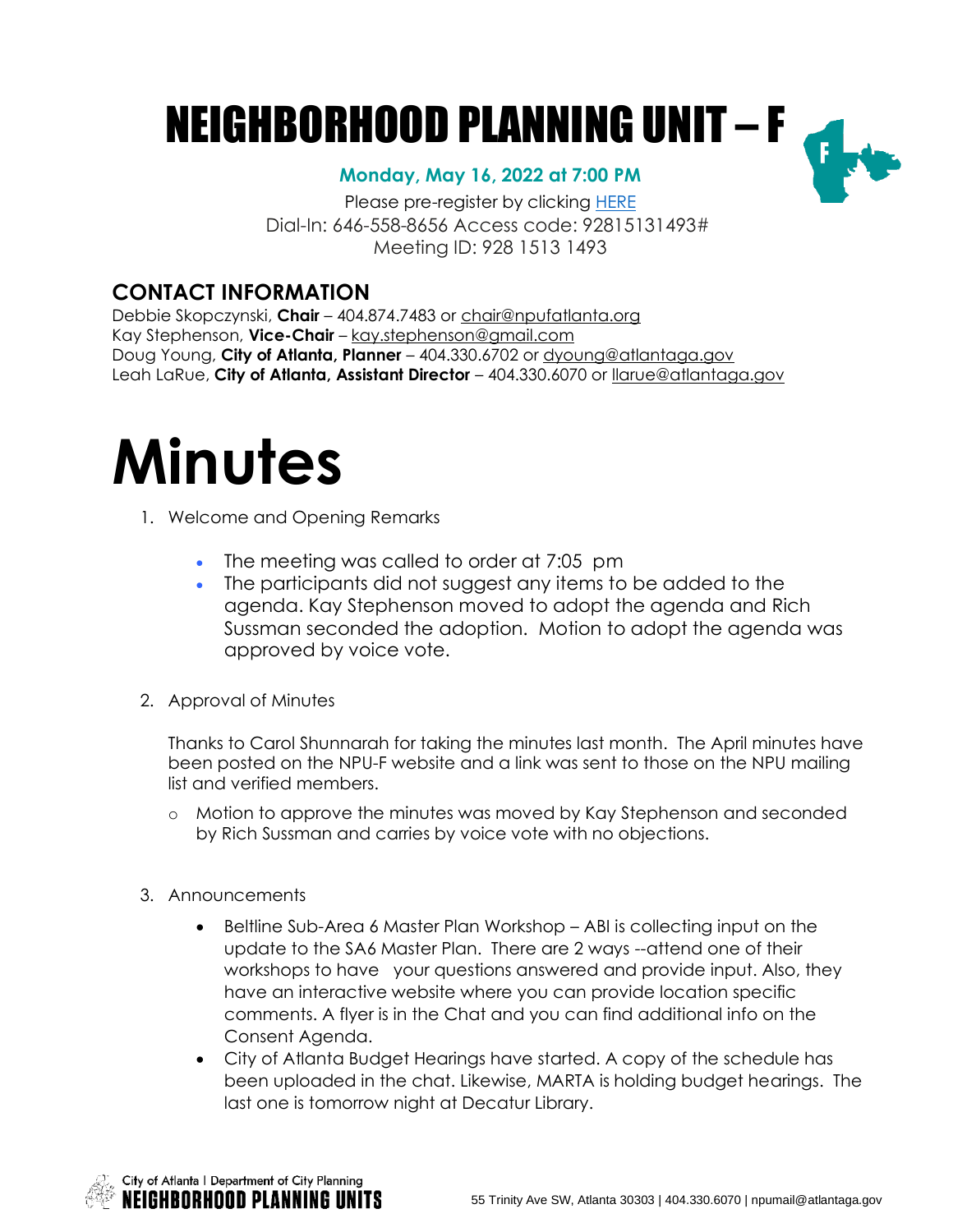4. Reports from City Departmental Representatives

| <b>Atlanta Fire Department</b><br>Station 19 North Highland,<br><b>Station 29 Monroe Drive</b><br><b>Battalion Chief Derek Harris</b>               | Chief DeBerry stated that 26 recruits graduated<br>and an additional 113 are in training in EMS and<br>firefighting areas. Spring hydrant checks are<br>being done. He reminded residents to be aware<br>of heat related emergencies.                                                                                                                                                                                                                                                                                                             |
|-----------------------------------------------------------------------------------------------------------------------------------------------------|---------------------------------------------------------------------------------------------------------------------------------------------------------------------------------------------------------------------------------------------------------------------------------------------------------------------------------------------------------------------------------------------------------------------------------------------------------------------------------------------------------------------------------------------------|
|                                                                                                                                                     |                                                                                                                                                                                                                                                                                                                                                                                                                                                                                                                                                   |
| <b>Atlanta Police Department</b><br>Zone 2 - Major Allen Mitchell<br>aamitchell@atlantaga.gov<br>Zone 6 – Major Peter Ries<br>pjries@atlantaga.gov, | This is the Major's fourth stint in zone 2. The Zone<br>is down 18% in violent crime. All crimes are down<br>except for car break ins. Half of all crimes are<br>car break ins. There was a carjacking incident at<br>Club Allure which is going through the due<br>cause process. The hearing is set for July 12.                                                                                                                                                                                                                                |
|                                                                                                                                                     | Captain Peter Malecki. APD Zone 6<br>Pmalecki@atlantaga.gov Assistant<br>Commander. A significant arrest has been<br>made with respect to car break ins. A group of<br>young men who broke into multiple cars have<br>been arrested. Another has been arrested for<br>entering vehicles. Two officers have been<br>added to the bicycle patrol unit and APD has<br>increased its presence in City parks and is<br>patrolling parking decks.                                                                                                       |
| <b>Pre-Arrest Diversion</b>                                                                                                                         | PAD (Policing Alternatives and Diversions Initiative):<br>To make a PAD Community Referral for non-<br>emergency quality of life concerns related to mental<br>health, substance use or extreme poverty, please<br>call ATL311 at 404-546-0311 and press option 1 for<br>Supportive Services- PAD Community Referrals. PAD<br>only accepts Community Referrals through the<br>ATL311 phone line Monday-Friday, 7am-7pm. For<br>more information visit www.atlantapad.org or email<br>info@atlantapad.org.                                         |
| ATL311                                                                                                                                              | Constance Harris, executive assistant to the<br>Commissioner represented ATL311. In response to a<br>question from a resident Ms Harris responded that<br>broken sidewalks can be reported to ATL311 and<br>DPW will assign a case number. Another resident<br>noted that the City ordinance regarding sidewalks is<br>confusing. The City will repair hazardous sidewalks<br>only if the issue is caused by roots from a City tree; all<br>other sidewalk repairs are the responsibility of the<br>homeowner. Another resident reported that the |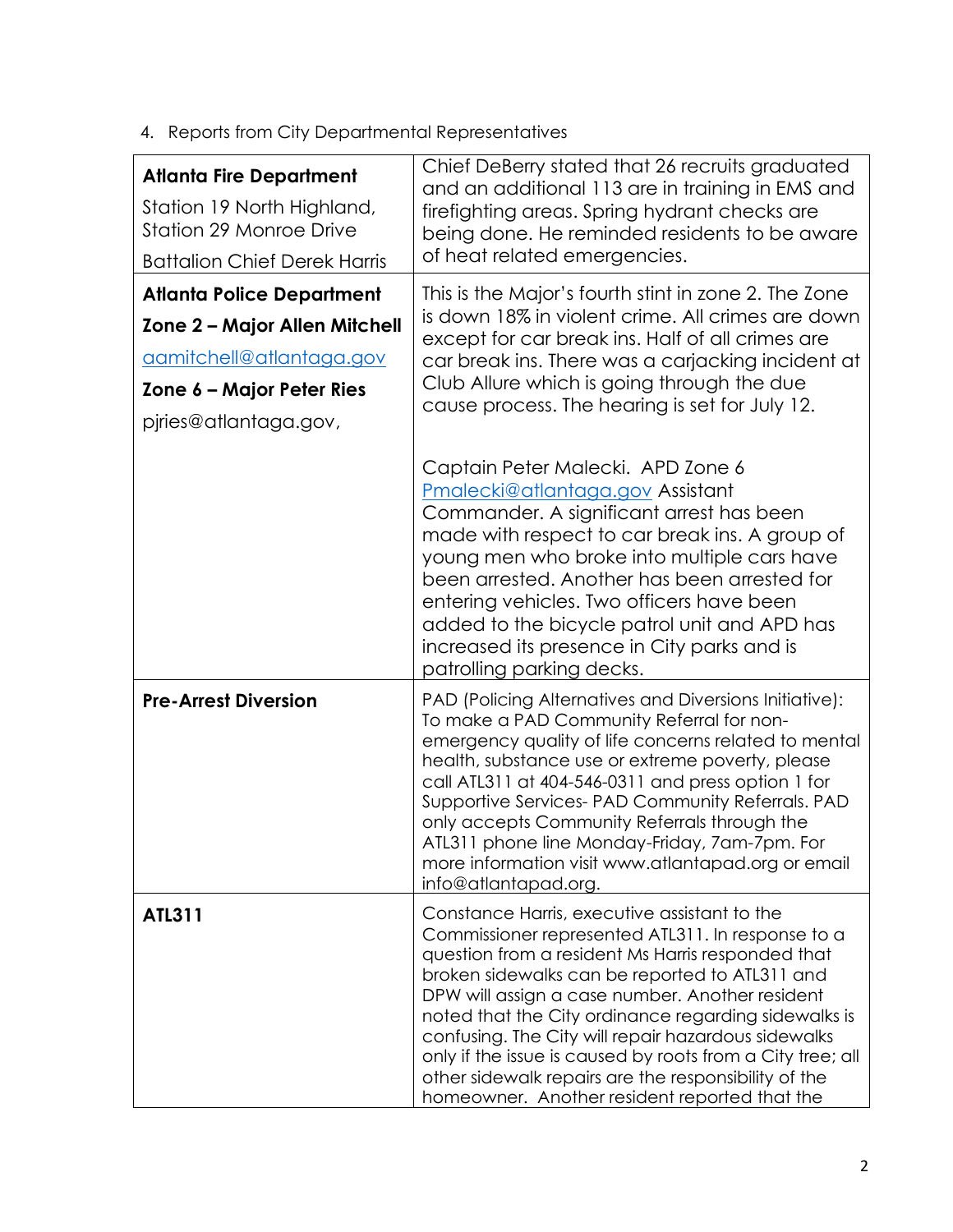|                                           | area behind Neighbors Bar was a mess. Signs are<br>torn up and a contractor has dumped debris. |  |
|-------------------------------------------|------------------------------------------------------------------------------------------------|--|
| <b>Public Works Code</b><br>Enforcement   | Yard debris needs to be reported to 311 if not<br>picked up.                                   |  |
| Officer Ferguson                          |                                                                                                |  |
| vferguson@atlantaga.gov,<br>678-221-8215. |                                                                                                |  |

## 5. Comments from Elected Officials

| Councilmember Alex Wan<br>Alex Wan, awan@atlantaga.gov,<br>404-330-6049                                                            | Not present                                                                                                                                                                                                                        |
|------------------------------------------------------------------------------------------------------------------------------------|------------------------------------------------------------------------------------------------------------------------------------------------------------------------------------------------------------------------------------|
| State Reps Park Cannon,<br><b>Stacy Evans</b><br>stacey@staceyevans.com<br><b>Kennedae</b> Chief of Staff<br>olivia@stacyevans.com | Kennedae, Chief of Staff for Rep Evans joined the<br>call kennedie@staceyevans.com                                                                                                                                                 |
| Others $-$                                                                                                                         | Jordan Kemp was on the call for Council<br>President Doug Shipman. Council President<br>Shipman and Councilmember Wan will attend a<br>"Cocktails and Conversation" event at the<br>Distillery of Modern Art on May 18 at 7:30 pm. |

6. Consent Agenda

## **Board of Zoning Adjustment**

| <b>Request</b>                                   | Recommendation                                        |
|--------------------------------------------------|-------------------------------------------------------|
| Applicant seeks a variance for active recreation | Deferred at the request of the                        |
| (swimming pool) adjacent to a street.            | applicant (reviewing revised<br>plans with neighbors) |
|                                                  |                                                       |

## **Special Events**

| <b>Event Name/</b><br><b>Applicant</b> | Class/<br># Participants | <b>Event Location/</b><br><b>Date</b> | <b>Recommendation</b> |
|----------------------------------------|--------------------------|---------------------------------------|-----------------------|
| <b>SMART Community Fair</b>            | Class E/                 | Piedmont Park -Meadow                 |                       |
| Brenda Banks Applicant Not Present     | 500 Participants         | July 10, 2022                         | Applicant not present |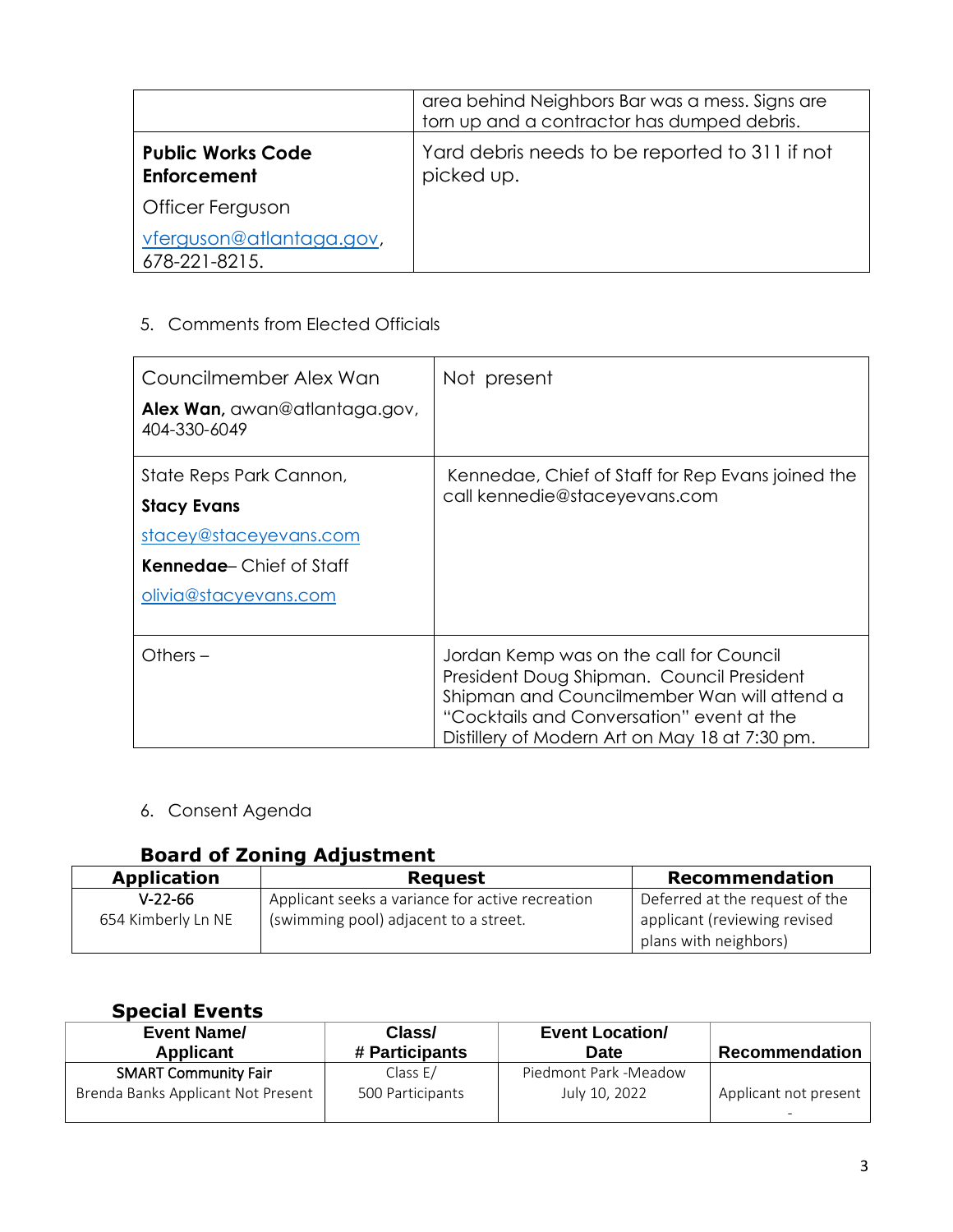| New Event                            |                    |                         |                       |
|--------------------------------------|--------------------|-------------------------|-----------------------|
| Freedom March                        | Class E/1,000      | Piedmont Park -Oak Hill | Applicant not present |
| Jeffrey McCall Applicant Not Present | Participants       | October 29, 2022        |                       |
|                                      | Assembly & Outdoor |                         |                       |
| New Event                            | Festival           |                         |                       |
| <b>Festival Peachtree Latino</b>     | Class D/9,000      | Piedmont Park -Meadow   | Applicant not present |
| Ray Ortega Applicant Not Present     | Participants       | September 27-28, 2022   |                       |
|                                      |                    |                         |                       |
| Annual Event                         |                    |                         |                       |
| Joining Hearts 35 & Tea of Hearts    | Class $E/1,000$    | Piedmont Park Greystone | Support               |
| Jerry Henderson Applicant Present    | Participants       | & Aquatic Center        |                       |
|                                      |                    | July 16-17, 2022        |                       |
| <b>Recurring Event</b>               |                    |                         |                       |
| ATL Greenhouse                       | Class $E/$         | Piedmont Park           | Applicant not present |
| Darryl Terry Applicant Present       | 500 Participants   | July 9, 2022            |                       |
| Recurring event                      |                    |                         |                       |

*NPU-F Action: Motion by Kay Stephenson 2nd by RichSussman to approve the Consent Agenda, after removing the special event applications where the applicant was not present, carries by a vote of 21 in favor, 0 opposed, no abstentions.* 

7. Matters for Voting

## **Board of Zoning Adjustment Applications (BZA)**

**Application**

#### [V-22-54](https://drive.google.com/file/d/1kxjFx7ZuxjbtUkr4qwH7MHWdysD2BYeS/view?usp=sharing) **826 Virginia Cir NE**

Applicant seeks a variance to reduce the half-depth front-yard setback from 17.5ft to 8ft 3in and a special exception to allow active recreation (swimming pool and spa) in a yard adjacent to a street.

VHCA Report: VHCA agreed with applicant. There are no storm water or tree issues.

Comments: Nina Gentry represented applicant. Per the revised referral certificate front-yard setback variance is not required. Adjacent property owners have been notified and no objections were raised.

NPU-F Action: Motion by Jack White 2<sup>nd</sup> by Rebekah Falkler to recommend approval carries by a vote of 22 in favor, 0 opposed.

#### [V-22-56](https://drive.google.com/file/d/1v4meFJw9_lCi7RY1zyianMmEM7-ISmd7/view?usp=sharing) **1735 Merton Rd NE**

Applicant seeks a special exception to increase the height of a privacy fence (more than 50% opaque) in the side and rear yards from 6ft to 8ft).

MLPA Report: This application involves a fence replacement. An existing fence is being replaced by a new fence of the same style and height. The property is Zoned: R-3 The application has support from neighbors. Zoning Committee and MLPA Recommendation: Approval

Comments: James Lennon was present for applicant.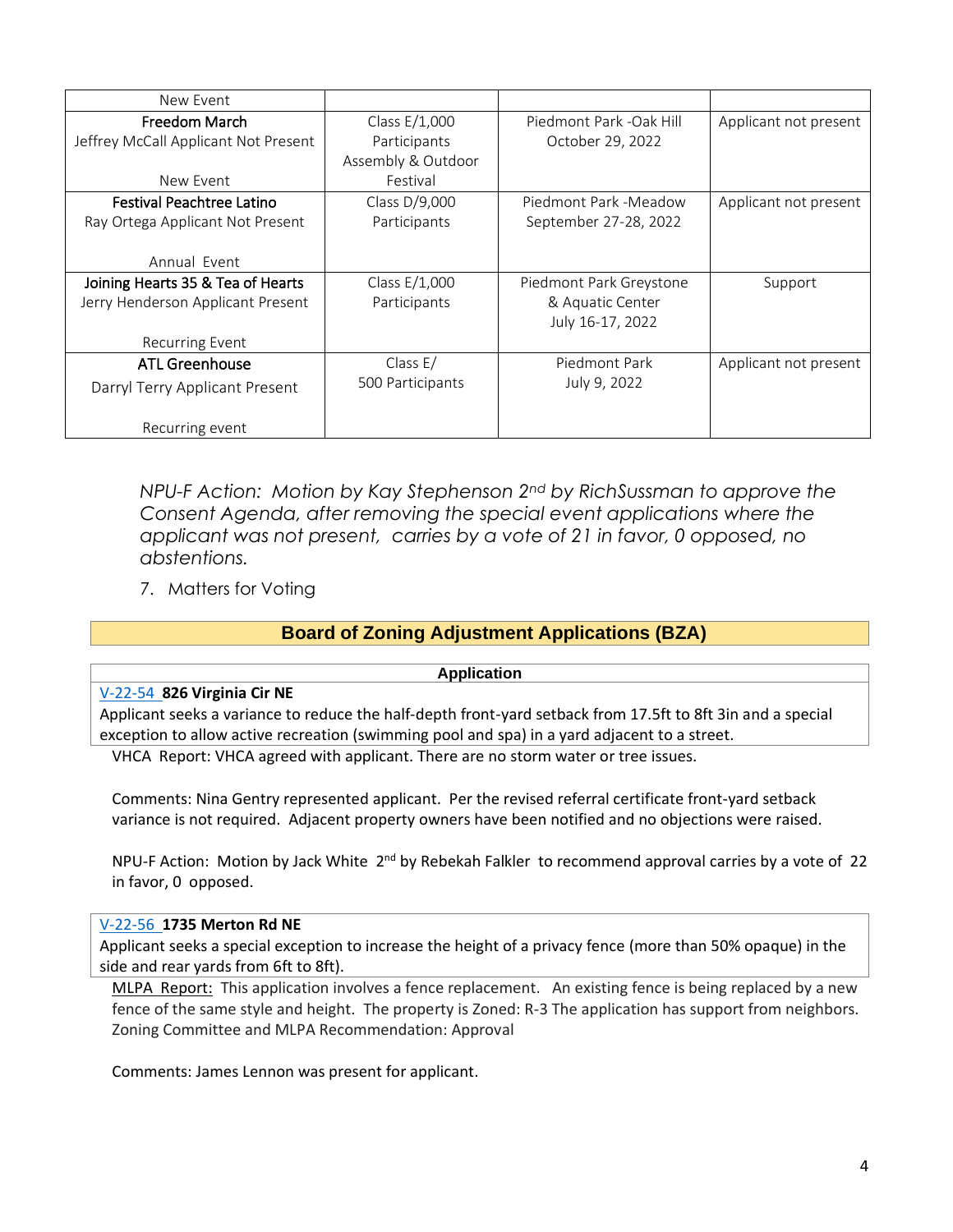NPU-F Action: Motion by Rebekah Falkler 2<sup>nd</sup> by Jack White to recommend approval carries by a vote of 20 in favor, 0 opposed.

#### [V-22-63](https://drive.google.com/file/d/1T1aISRLH1Ka3Sl1dJbJwvG8vSa-Zzw51/view?usp=sharing) **1177 Zimmer Dr NE**

Applicant seeks a variance to reduce the east side-yard setback from 7ft to 3.8ft for an addition to an existing dwelling.

MLPA Report: Property is Zoned: R-4 Application has support from neighbors. This is an addition to a single-family home. The new lot coverage will only reduce by 18.89%. The current home is nonconforming and is 3.8 feet from the side property line. Zoning Committee and MLPA Recommendation: Approval

Comments: Dianne Barfield represented the applicant.

NPU-F Action: Motion by Rebekah Falkler 2<sup>nd</sup> by Jack White to recommend approval carries by a vote of 18 in favor, 0 opposed.

#### [V-22-65](https://drive.google.com/file/d/1BnbkYtYcvLoYP3zn9wbhRPxUB9p7R4za/view?usp=sharing) **1222 Monroe Dr NE**

Applicant seeks a variance to reduce the half-depth front yard setback from 17.5ft to 15ft and rear-yard setback from 15ft to 3ft for construction of a detached garage.

VHCA Report: There are no storm water and tree issues. The applicant is not increasing the existing non conformity.

Comments: Gail Mooney was present for applicant. Client seeks to reduce rear yard setback and front yard setback.

NPU-F Action: Motion by Jack White 2<sup>nd</sup> by Rebekah Falker to recommend approval carries by a vote of 16 in favor, 0 opposed.

## **[Special Event Applications \(MOSE\)](https://www.atlantaga.gov/government/mayor-s-office/executive-offices/office-of-special-events)**

| Event Name                       | <b>Participants</b>        | <b>Event Location/ Date</b> |
|----------------------------------|----------------------------|-----------------------------|
| <b>Festival Peachtree Latino</b> | Class D/9,000 Participants | <b>Piedmont Park</b>        |
| Ray Ortega                       |                            | September 27-28, 2022       |

Comments: Consent agenda – Defer; did not appear last month. Attendees discussed the handling of special event applications where the applicant is not present. An NPU board member noted that just being on the consent agenda is not an imprimatur of approval. City Ordinance states that applicants should be present. Mr. Young stated that the NPU should defer or deny if the applicant is not present. Jack White withdrew the motion to approve.

**NPU-F Action:** Motion to defer by Rich Sussman 2<sup>nd</sup> by Kay Stephenson carries by a vote of 19 in favor, 0 opposed.

| <b>SMART Community Fair</b> | Class E/500 Participants | <b>Piedmont Park</b> |
|-----------------------------|--------------------------|----------------------|
| <b>Brenda Banks</b>         |                          | July 10, 2022        |
|                             |                          |                      |

Comments: Consent agenda – Defer;did not appear last month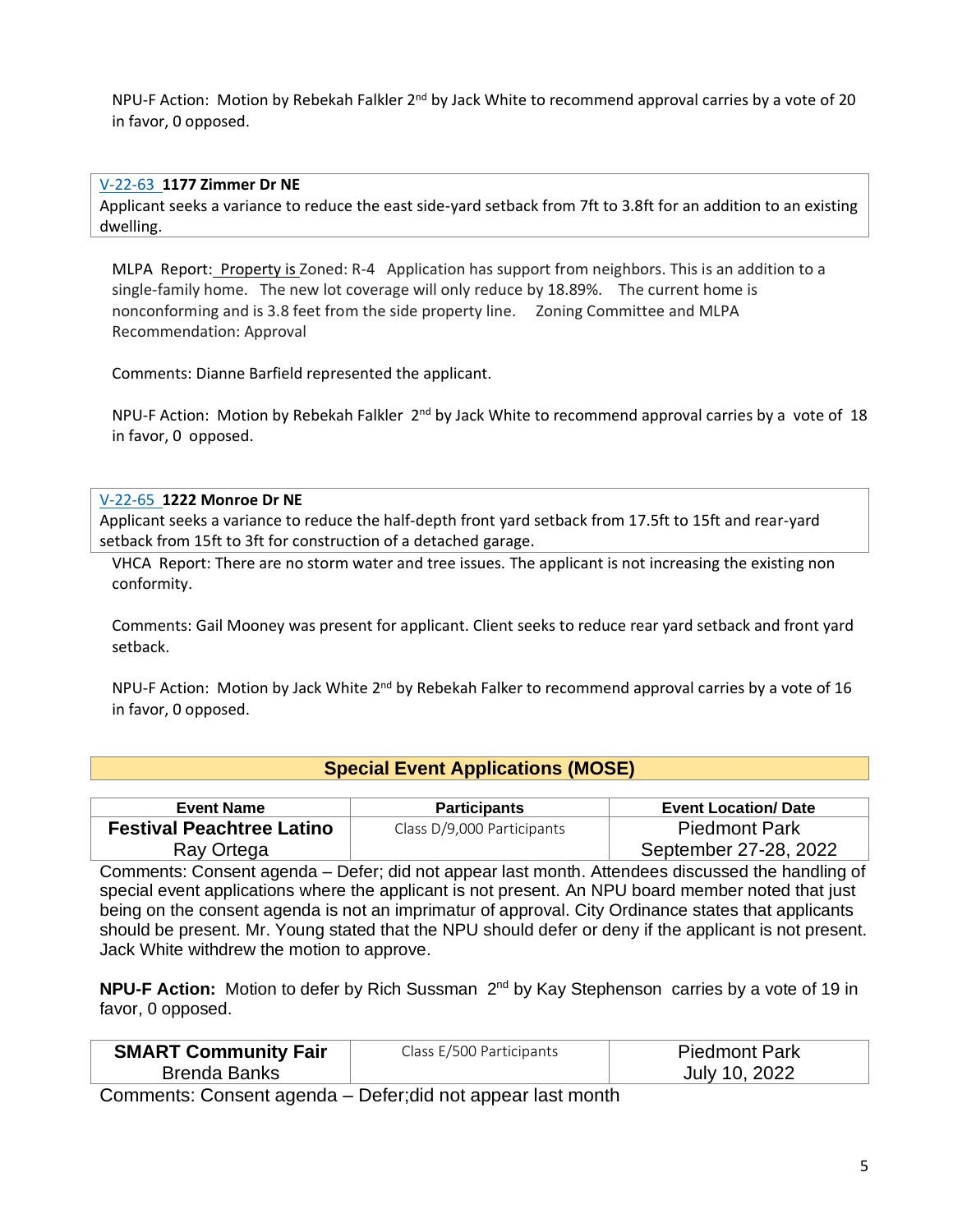**NPU-F Action:** Motion by Rich Sussman to defer 2<sup>nd</sup> by Kay Stephenson carries by a vote of 19 in favor, 0 opposed.

| <b>Freedom March</b><br>Jeffrey McCall                      | Class E/1,000 Participants<br>Assembly & Outdoor Festival | <b>Piedmont Park</b><br>October 29, 2022 |  |
|-------------------------------------------------------------|-----------------------------------------------------------|------------------------------------------|--|
| Comments: Consent agenda - Defer; did not appear last month |                                                           |                                          |  |
| <b>NPU-F Action:</b> Motion to defer by _____               | Jack White                                                | $2nd$ by<br>Rich                         |  |
| Sussman                                                     | carries by a vote of $\qquad$ all in favor, $\qquad 0$    | opposed.                                 |  |

| <b>Juneteenth</b> | Class D/2,000 Participants | <b>Piedmont Park</b> |
|-------------------|----------------------------|----------------------|
| Jason Arnold      | New Event                  | June 19, 2022        |

Comments: did not appear last month. Jack White motioned that the application should be handled by the NPU executive committee. This event will take place before the next NPU meeting. Note: event was cancelled.

NPU-F Action: Motion by Rich Sussman 2<sup>nd</sup> by Jack White to defer carries by a vote of 12 in favor, 0 opposed.

| 1 <sup>st</sup> Annual One Juneteenth<br>Celebration<br>Carl Neal / Jerome Rowland | Class D/9,500 Participants<br>New Event | <b>Piedmont Park</b><br>June 18, 2022 |
|------------------------------------------------------------------------------------|-----------------------------------------|---------------------------------------|
|------------------------------------------------------------------------------------|-----------------------------------------|---------------------------------------|

Comments: did not appear last month. Event has been cancelled,

## **NPU-F Action:** No action taken.

| Light the Night | Class D/8,000 Participants | <b>Piedmont Park</b> |
|-----------------|----------------------------|----------------------|
| Laura Valente   | Recurring event            | October 1, 2022      |

Comments: Applicant, Sara Brumfield, is present. It is a festival style event lasting from 5:30 until 9 pm. Rolling street closures are planned and half of guests will be bussed in.

**NPU-F Action:** Motion by Jack White 2<sup>nd</sup> by Rich Sussman to support carries by a vote of all in favor, 0 opposed.

| Atlanta Jazz Fest 2022 | Class $A$            | <b>Piedmont Park</b> |
|------------------------|----------------------|----------------------|
| Camille Love           | 100,000 Participants | May 28-30, 2022      |

Comments: Sara Brumfield was present for applicant. Event will include one stage in Park meadow. Traffic plan includes ridesharing through the  $12<sup>th</sup>$  street gate. Performers start at 1 pm. Debbie Skopczynski will send Sara additional streets that need to be part of the traffic plan.

NPU-F Action: Motion by Rich Sussman 2<sup>nd</sup> by Rebekah Falkler to support carries by a vote of 16 in favor, 3 opposed.

| ATI Greenhouse | Class E/500 Participants | <b>Piedmont Park</b> |
|----------------|--------------------------|----------------------|
| Darryl Terry   |                          | July 9, 2022         |

Comments: Darryl Terry was present for applicant. This is the 13<sup>th</sup> year for the event.

NPU-F Action: Motion by Rich Sussman to approve 2<sup>nd</sup> by Kay Stephenson to support carries by a vote of all in favor, 0 opposed.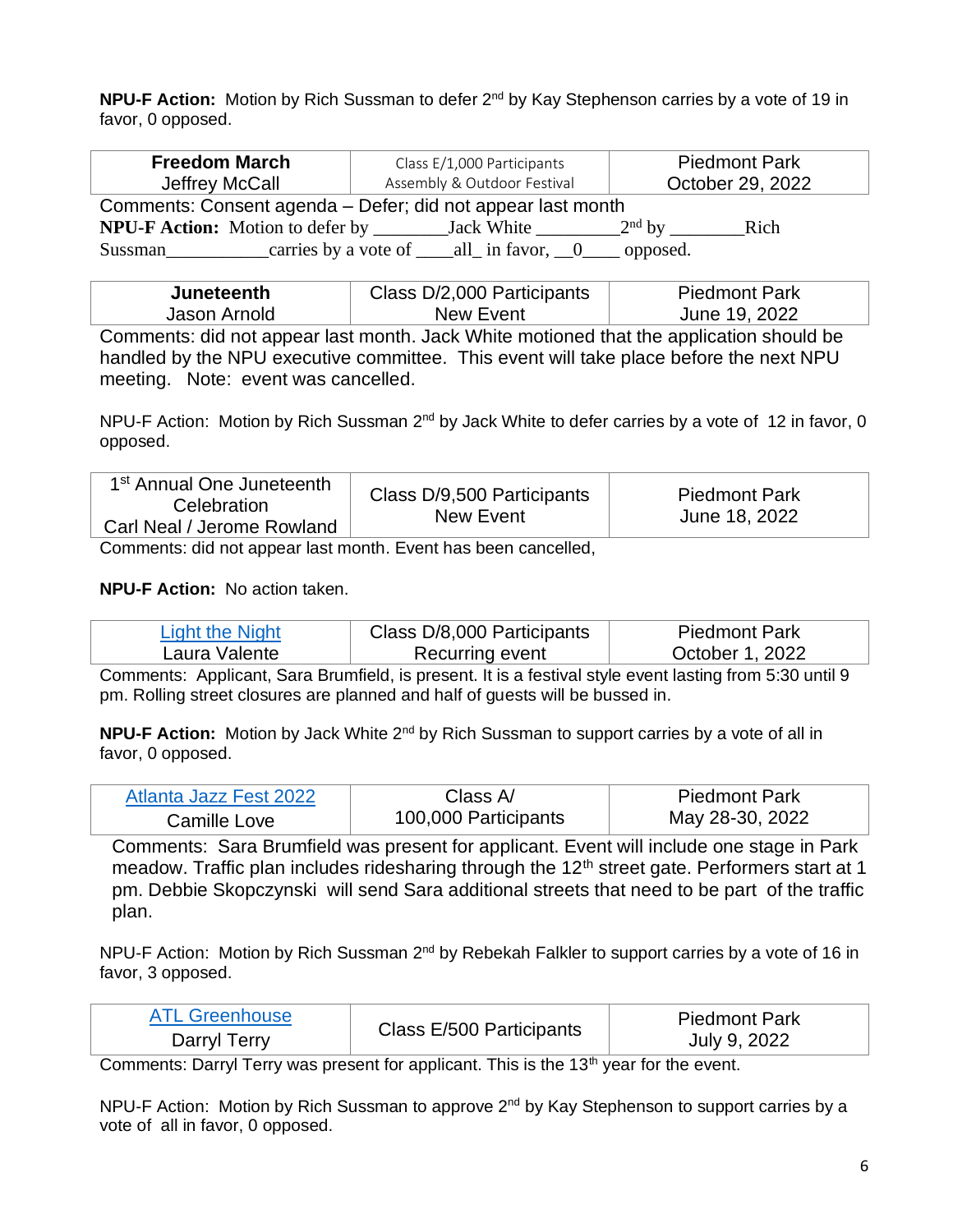| <b>Text Amendments - Zoning Ordinance</b>                                                                                                                                                                                         |                              |  |
|-----------------------------------------------------------------------------------------------------------------------------------------------------------------------------------------------------------------------------------|------------------------------|--|
| Legislation                                                                                                                                                                                                                       | <b>Public Hearing</b>        |  |
| $Z - 22 - 25$                                                                                                                                                                                                                     |                              |  |
| An Ordinance by Councilmembers Dustin Hillis, Matt Westmoreland, Andrea                                                                                                                                                           |                              |  |
| Boone, Howard Shook, Byron Amos and Amir Farokhi to amend the 1982 Atlanta                                                                                                                                                        |                              |  |
| Zoning Ordinance, as amended, by amending various provisions of the text,                                                                                                                                                         | Zoning Review Board $-$ City |  |
| including creating definitions of "Commercial Food Preparation" and "Delivery-                                                                                                                                                    | <b>Hall Council Chambers</b> |  |
| <b>Based Commercial Kitchen</b> " by amending Chapter 29; and by amending the                                                                                                                                                     | June 2 or 9, 2022            |  |
| regulations of the Light Industrial District in Chapter 16, and the Community                                                                                                                                                     |                              |  |
| Business District in Chapter 11 by modifying the permissible uses, the parking                                                                                                                                                    |                              |  |
| requirements, and the loading requirements; and for other purposes. FACT SHEET                                                                                                                                                    |                              |  |
| $\sum_{i=1}^{n}$ and the second second second second second second second second second second second second second second second second second second second second second second second second second second second second seco |                              |  |

Comments:

Issued raised included the following - why restrict to 2 or more businesses? How does this impact Project Open Hand (in Armour Ottley area) Any issues with Manchester/Liddell area? In C-1, the parking requirements are twice as high as a restaurant. There is a gap in the zoning code.

NPU-F Action: Motion to support made by Jack White 2<sup>nd</sup> by Rich Sussman carries by a vote of 18 in favor and none opposed.

## MATTERS FOR REVIEW AND COMMENT **[Alcohol License Applications \(LRB\)](https://www.atlantapd.org/business/license-review-board)**

| Name of Business | Applicant    | <b>Property Address</b> | Reauest                        |
|------------------|--------------|-------------------------|--------------------------------|
| Capella Cheese   | Raymond Hook | 255 Ottley Drive #110   | Retail Package<br>New Business |

Comments: Applicant is in NPU-E (No vote required.) No issues were raised by meeting attendees.

| Tio Lucho's                                                                                                                                                                                                                       | Howard Hsu | 657 N. Highland Ave NE | Restaurant Change of<br>Ownership |
|-----------------------------------------------------------------------------------------------------------------------------------------------------------------------------------------------------------------------------------|------------|------------------------|-----------------------------------|
| $\bigcap$ . The second contract of the second second second second second second second second second second second second second second second second second second second second second second second second second second seco |            |                        |                                   |

Comments: Applicant is in NPU-N (No vote required.) New restaurant going in Poncy Highland area. License includes sale of beer and wine. Ms Rawlings supports approval.

## 8. Presentations

- Beth Smith: BeltLine Rail Now! Beltline Rail Now is a volunteer grassroots organization that's been around since 2018. They urge accountability and building of light rail along the beltline. They would like NPU-F's support on a petition targeting the City and Marta. There is federal funding available for the group's goals. Marta needs to go after federal funding. It's also a part of the City's plan to deal with population growth. Kay Stephenson moved and Jane Rawlings seconded a motion to support the petition. With 19 ayes and 2 nays the motion carried.
- Second step is to submit a letter to accompany the signed petition. Kay Stephenson volunteered to review the letter. It will note that NPU-F would like to see the City/Marta to meet next federal funding cycle. Kay Stephenson moved that NPU-F support the letter with suggested changes. Rich Sussman seconded. The motion was approved with 19 ayes and one opposed.
- 9. Planner's Report Doug Young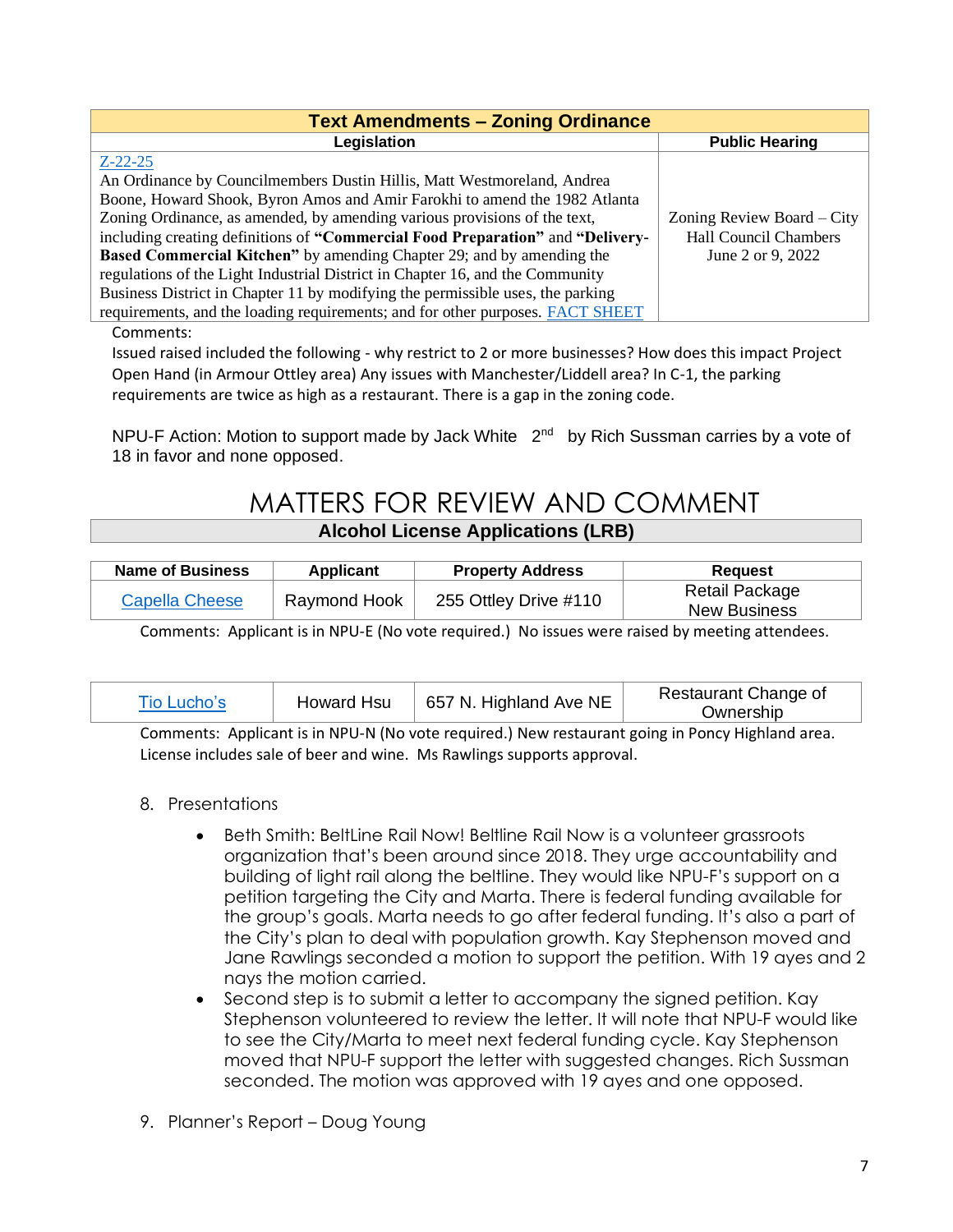Announcements – NPU University is offering a seminar on Affordable Housing. The 44<sup>th</sup> annual design awards will be held in City Hall at 7PM on May 17. Email us at npuatlanta@atlantaga.gov or TEXT – NPUATLANTA to 22828 to sign up to receive monthly updates from the Department of City Planning and Neighborhood Planning Units team.

Follow NPU voting activity on the NPU Dashboard: https://www.npuatlanta.org/npudashboard.

To stay informed, follow us on social media @npuatlanta. Registration is open for Understanding Workforce Housing & Affordability (CD 1004.002). The class will be held on Thursday, May 12, 2022, at 6:00 PM. To register please visit https://www.npuatlanta.org/event-details/cd-1004-002-understanding-workforcehousing-and-affordability

CP1003 Civic Participation for Seniors will be held on Weds, May 25, 2022, at 10:00 a.m. To register please visit - https://www.npuatlanta.org/event-details/cp1003 civic-participation-for-seniors

P1006: Introduction to Geographic Information Systems (GIS) will be held on Thurs, May 26, 2022, at 6:00 p.m. To register please visit https://www.npuatlanta.org/event-details/p1006-introduction-to-geographicinformation-systems-gis

For more information about NPU University courses, visit https://www.npuatlanta.org/npuuniversity or call 404.546.0158.

| <b>Lindridge Martin Manor</b> | N/A                                                                                                                                                                                                                                                                                                                                                                                                                                                                                                                                                    |
|-------------------------------|--------------------------------------------------------------------------------------------------------------------------------------------------------------------------------------------------------------------------------------------------------------------------------------------------------------------------------------------------------------------------------------------------------------------------------------------------------------------------------------------------------------------------------------------------------|
| <b>Piedmont Heights</b>       | N/A                                                                                                                                                                                                                                                                                                                                                                                                                                                                                                                                                    |
| <b>Morningside Lenox Park</b> | We are happy to be partnering with other<br>neighborhood associations in NPU-F regarding the<br>upcoming BeltLine Subarea 6 and Amsterdam Walk<br>Rezoning plans - to ensure that we are all informed<br>and our voices and interests are heard. And<br>unrelated, we had a wonderful Ribbon Cutting<br>Ceremony and Celebration of Spring a couple of<br>weeks ago at Sidney Marcus Park with neighbors<br>from Morningside and nearby neighborhoods, and<br>we look forward to bringing the concert series back<br>there in the Fall. Thanks, y'all. |
| Virginia-Highland             | Summerfest will be held on June 11. Va-Hi Porchfest<br>was successful.                                                                                                                                                                                                                                                                                                                                                                                                                                                                                 |
| <b>Edmund Park</b>            | N/A                                                                                                                                                                                                                                                                                                                                                                                                                                                                                                                                                    |

## 10. Neighborhood and Committee Reports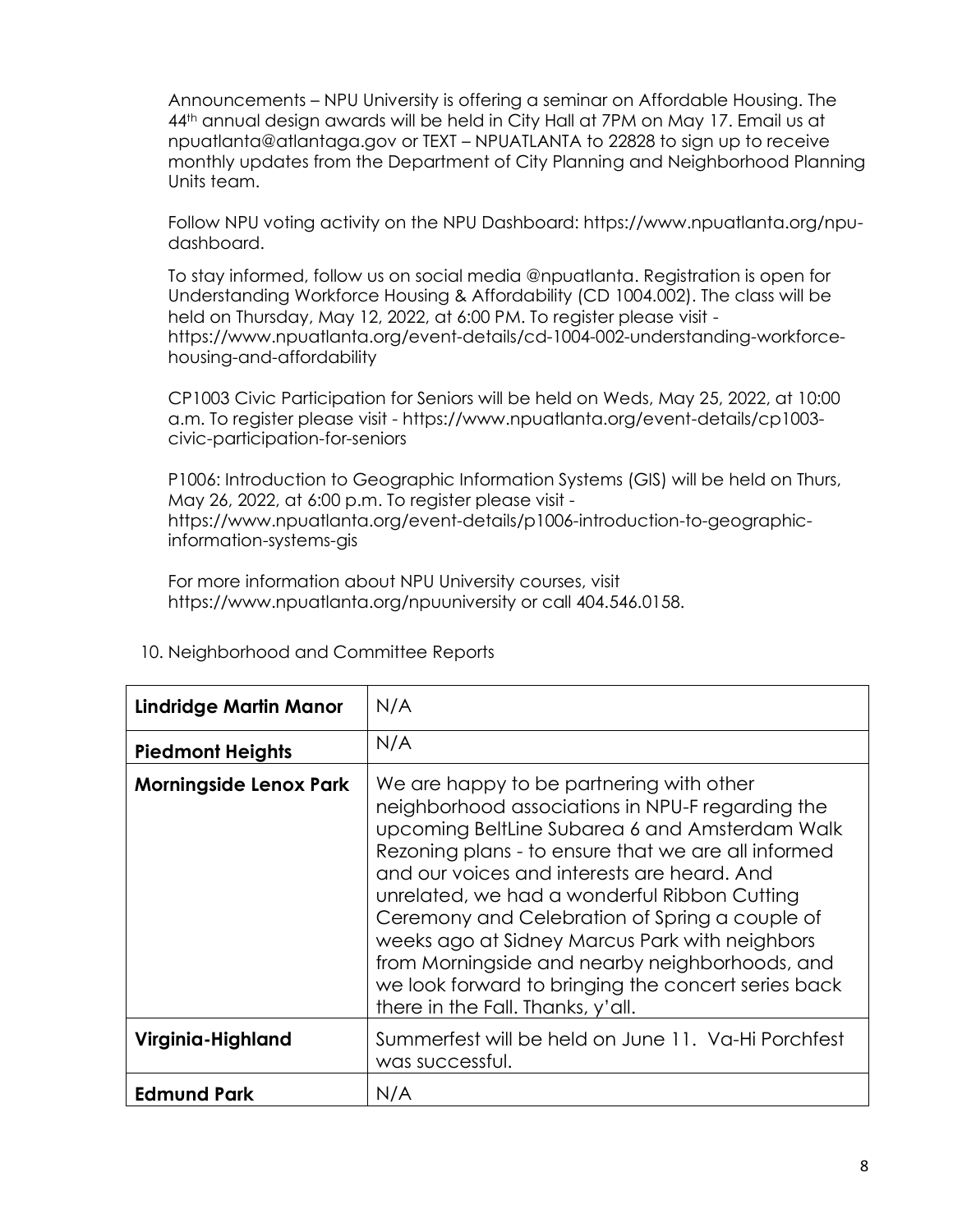| <b>Emory/Druid Hills</b>                               | N/A                                                                                                                                                                                                                                                                                                                                                                                                                                                                                                                                                                                                                        |
|--------------------------------------------------------|----------------------------------------------------------------------------------------------------------------------------------------------------------------------------------------------------------------------------------------------------------------------------------------------------------------------------------------------------------------------------------------------------------------------------------------------------------------------------------------------------------------------------------------------------------------------------------------------------------------------------|
| Parks, Trees &<br><b>Environment (Rich</b><br>Sussman) | Watershed Management will build interceptor for<br>water treatment plant at north fork of Peachtree<br>Creek.                                                                                                                                                                                                                                                                                                                                                                                                                                                                                                              |
| <b>Education (Leah</b><br><b>Matthews</b> )            | Leah Matthews – APS has recommendation – new K-<br>5 will be situated in Inman building. However, it's not<br>necessarily firm. June 6 board meeting will finalize<br>recommendation and a final vote will be held on<br>August 8. MES is at 83% utilization. Grandfathering will<br>be in place for grades 3 thru 5.                                                                                                                                                                                                                                                                                                      |
| <b>Public Safety</b>                                   | Kay Stephenson reported that ATAG moving forward.                                                                                                                                                                                                                                                                                                                                                                                                                                                                                                                                                                          |
| <b>Chair Report</b>                                    | Music Midtown is providing NPU-F 100 complimentary<br>tickets. They have been providing Midtown Neighbor<br>Association tickets for several years. MNA has raffled the<br>tickets as a fundraiser. Need a couple folks to help come<br>up with an equitable plan. If we go the raffle or silent<br>auction route, both the neighborhoods who help with the<br>coordination would receive the funds.<br>Received a Notice of Approval for a buffer                                                                                                                                                                          |
|                                                        | encroachment at 915 Cumberland Rd NE. The approval<br>was dated on April 29th and there is a 30-day appeal<br>period. Wil be happy to share with anyone interested.                                                                                                                                                                                                                                                                                                                                                                                                                                                        |
|                                                        | Received an informational SAP for 2069 Cheshire Bridge<br>Road (The Heretic) for shared parking with a new<br>commercial recreational establishment. The 2 businesses<br>will operate at different hours. I've shared the SAP with<br>the neighborhoods and planning team.                                                                                                                                                                                                                                                                                                                                                 |
|                                                        | Request from ABI to send a letter to Secretary of<br>Transportation Pete Buttigieg supporting ABI's grant<br>proposal for funding to complete the Northwest Trail. A<br>resident expressed concern about the short turnaround<br>time for the request. But federal funding should be<br>applied for. It's not clear if this funding is separate from the<br>light rail funding. Kay Stephenson moved to draft a letter<br>expressing support and including concerns raised at<br>meeting. Rich Sussman seconded. All supported with zero<br>nays. Kay Stephenson, Jane Rawlings and Rich Sussman<br>will draft the letter. |
|                                                        | Motion to send letter made by Kay Stephenson, 2nd by<br>Rich Sussman carries with no objections.                                                                                                                                                                                                                                                                                                                                                                                                                                                                                                                           |
|                                                        | APAB meets next Saturday                                                                                                                                                                                                                                                                                                                                                                                                                                                                                                                                                                                                   |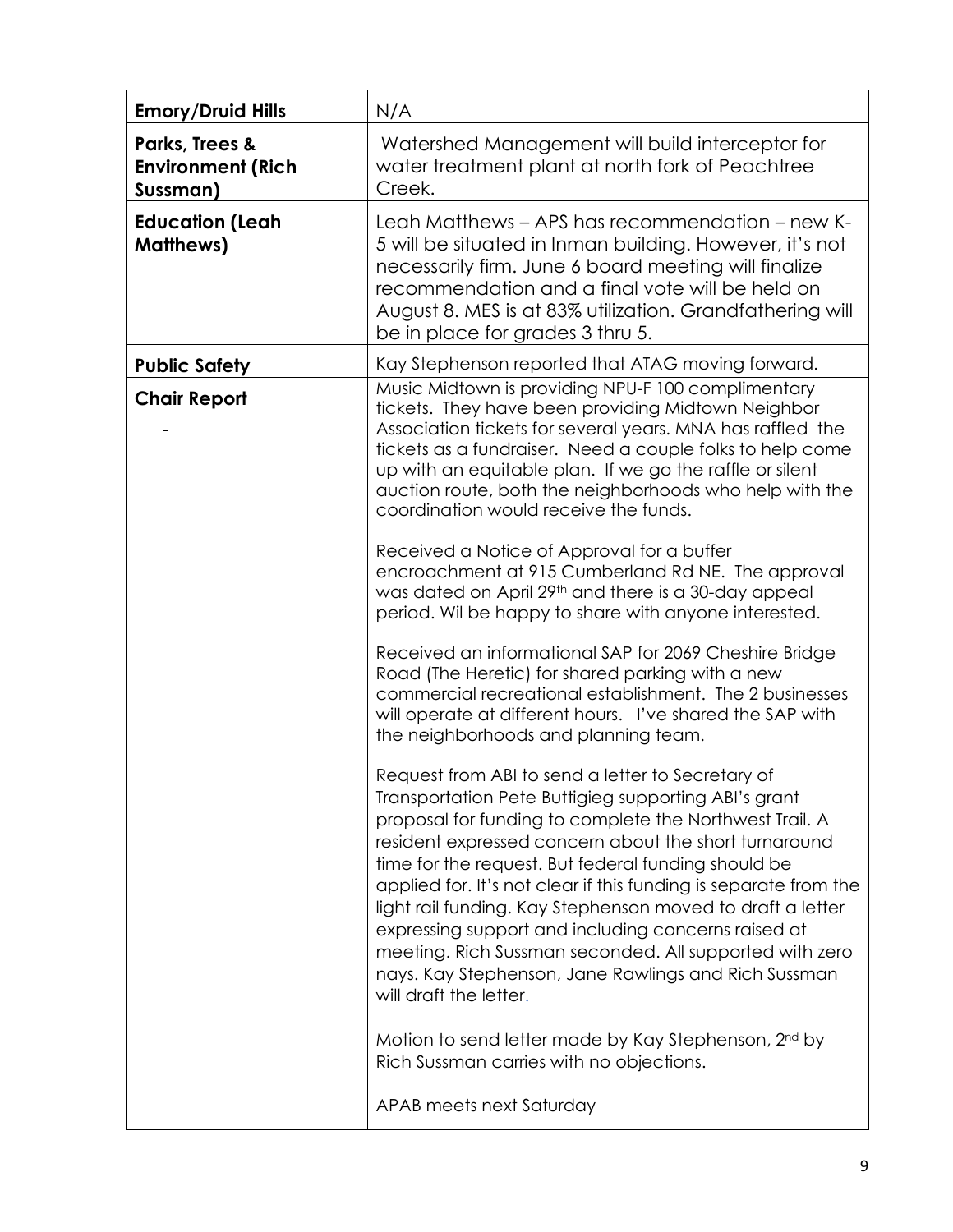- 11. Old Business None
- 12. New Business None
- 13. Adjournment

## **The meeting was adjourned at 9:47 pm. Motion by Kay Stephenson 2nd by Rich Sussman.**

## PUBLIC NOTICES AND ANNOUNCEMENTS

## **Campaigning by Elected Officials & Candidates**

Campaigning at NPU meetings is strictly prohibited by the City of Atlanta's Code of Ordinances.

## **Sec. 6-3019 Prohibition of Political Forums**

"Neighborhood planning unit meetings shall not be used for political forums or campaigning for city, county, state, or federal elections."

Examples of campaigning could include, but not be limited to:

- Introduction of elected officials as political candidates in upcoming elections;
- Distributing campaign materials and literature; and
- Conducting either of the above in City Hall, its rooms or offices.

Please contact Leah LaRue at 404.546.0159 or [llarue@atlantaga.gov](mailto:llarue@atlantaga.gov) with any questions or concerns.

## **Solid Waste Services: Fee Update**

## [22-O-1281](https://drive.google.com/file/d/1GfRFQEMPgZwv507nJxbmKlmOMVjBuR_L/view?usp=sharing)

An ordinance by councilmember Dustin Hillis to amend chapter 130 of the City of Atlanta code of ordinances to adjust the taxes, assessments, service fees, and charges for solid waste services specified therein, including funding street based sanitary services and general common good sanitary services through the city of Atlanta general fund; to formalize the administrative hearing procedure for the resolution of disputes; to update certain other provisions of chapter 130 of the code; and for other purposes. (Held 4/26/22 at the request of the sponsor)

## **Hearing Date: City Utilities Committee on Tuesday June 14, 2022 - 10am**

## [22-O-1282](https://drive.google.com/file/d/1weFQFXs1hRVRs3kGQ2OEe-uZxrYCs7TD/view?usp=sharing)

An ordinance by councilmember Dustin Hillis to amend chapter 130 of the City of Atlanta code of ordinances to adjust the taxes, assessments, service fees, and charges for solid waste services specified therein, including the establishment of a sanitary assessment for street related sanitary services and general common good related sanitary services based on taxable property value; to formalize the administrative hearing procedure for the resolution of disputes; to update certain other provisions of chapter 130 of the code; and for other purposes.(held 4/26/22 at the request of the sponsor)

**Hearing Date: City Utilities Committee on Tuesday June 14, 2022 - 10am**